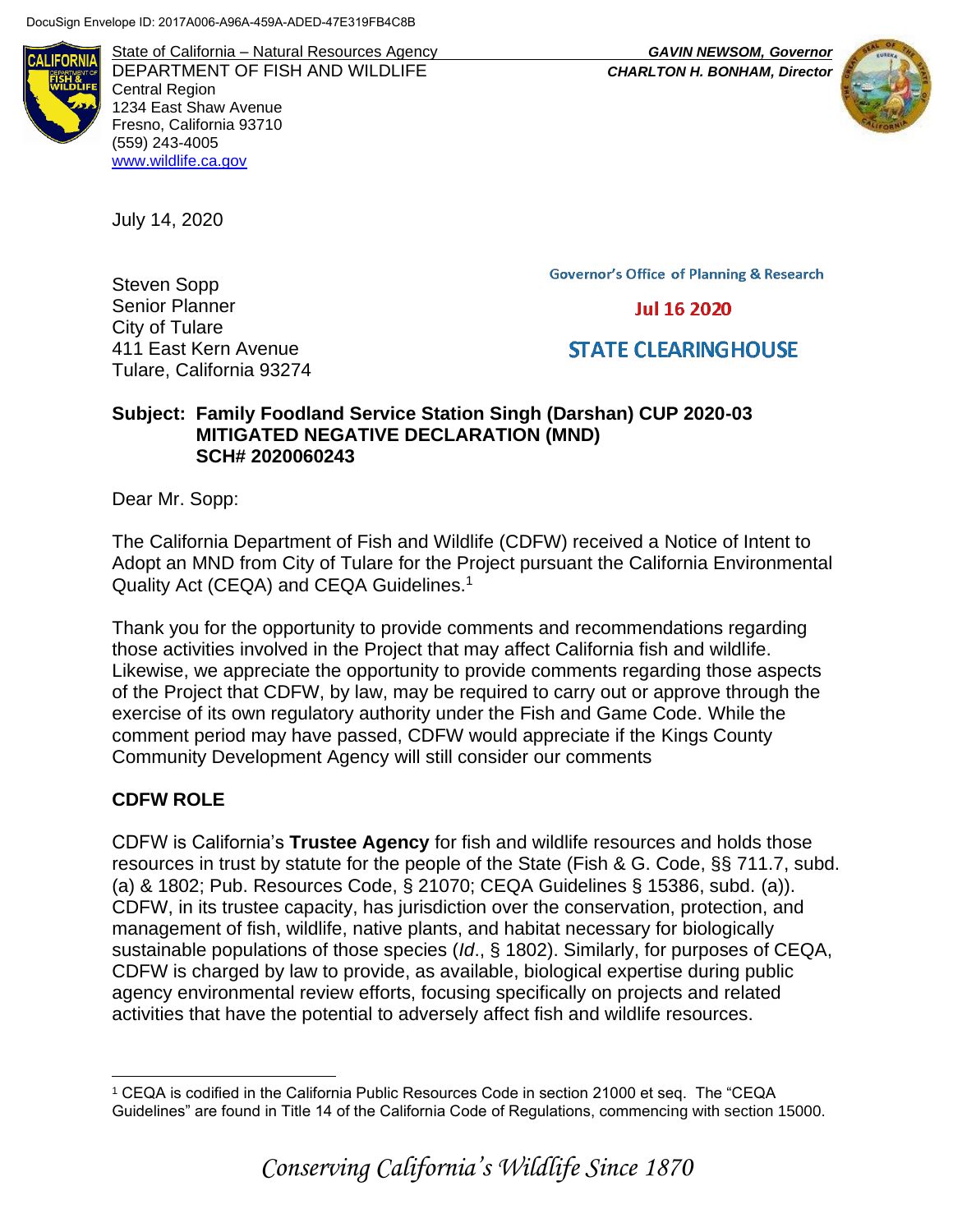CDFW is also submitting comments as a **Responsible Agency** under CEQA (Pub. Resources Code, § 21069; CEQA Guidelines, § 15381). CDFW expects that it may need to exercise regulatory authority as provided by the Fish and Game Code. As proposed, for example, the Project may be subject to CDFW's lake and streambed alteration regulatory authority (Fish & G. Code, § 1600 et seq.). Likewise, to the extent implementation of the Project as proposed may result in "take" as defined by State law of any species protected under the California Endangered Species Act (CESA) (Fish & G. Code, § 2050 et seq.), related authorization as provided by the Fish and Game Code may be required.

**Nesting Birds**: CDFW has jurisdiction over actions with potential to result in the disturbance or destruction of active nest sites or the unauthorized take of birds. Fish and Game Code sections that protect birds, their eggs and nests include, sections 3503 (regarding unlawful take, possession or needless destruction of the nest or eggs of any bird), 3503.5 (regarding the take, possession or destruction of any birds-of-prey or their nests or eggs), and 3513 (regarding unlawful take of any migratory nongame bird).

# **PROJECT DESCRIPTION SUMMARY**

## **Proponent:** Darshan Singh

**Objective:** The objective of the Project is to construct a 4,200 square foot building for a convenience store and one fuel canopy with 16 fueling station all on 1.02-acre parcel. Primary Project activities include development of the convenience store which will have 881 square foot leasing space, the fueling station, parking spaces, 22 parking spaces, and two driveways will be added one on Prosperity Ave and the other on West Street.

**Location:** Southeast corner of West Street and Prosperity Avenue in the City of Tulare. The full parcel is 7.52-acres, but the project will be a total of 1.02-acres. Assessor's Parcel Number 169-360-041.

**Timeframe:** January 2021 through August 2021

# **COMMENTS AND RECOMMENDATIONS**

CDFW offers the comments and recommendations below to assist City of Tulare in adequately identifying and/or mitigating the Project's significant, or potentially significant, direct and indirect impacts on fish and wildlife (biological) resources. Editorial comments or other suggestions may also be included to improve the document.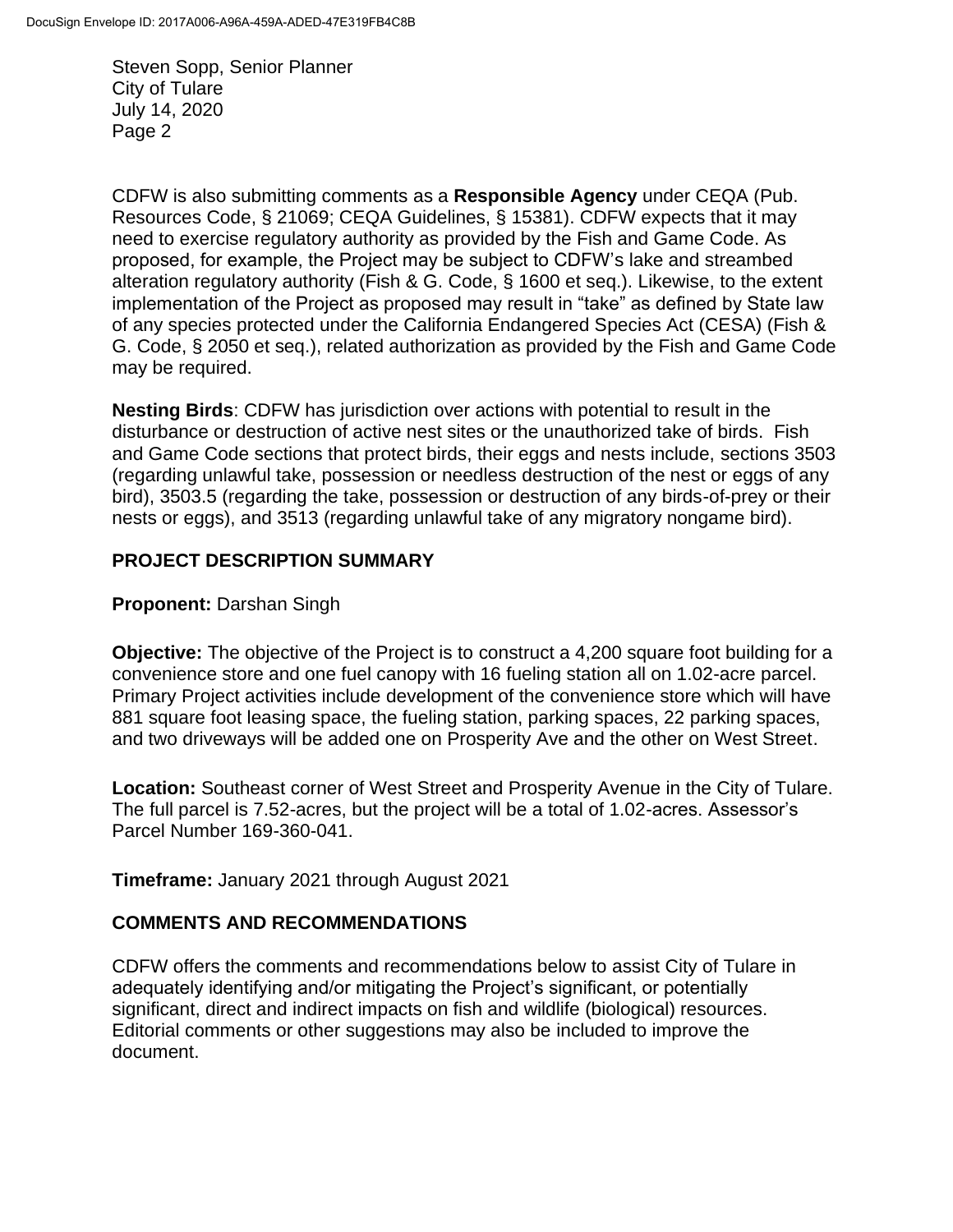There are many special-status resources present in and adjacent to the Project area. These resources may need to be evaluated and addressed prior to any approvals that would allow ground-disturbing activities or land use changes. The MND indicates there is less than significant impact on biological resources due to the lack of habitat. However, CDFW is concerned regarding potential impacts to special-status species including, but not limited to, the state threatened and federally endangered San Joaquin kit fox (*Vulpes macrotis mutica*). In order to adequately assess any potential impacts to biological resources, focused biological surveys should be conducted by a qualified wildlife biologist during the appropriate survey period(s) in order to determine whether any special-status species and/or suitable habitat features may be present within the Project area. Properly conducted biological surveys, and the information assembled from them, are essential to identify any mitigation, minimization, and avoidance measures and/or the need for additional or protocol-level surveys, especially in the areas not in irrigated agriculture, and to identify any Project-related impacts under CESA and other species of concern.

## **I. Project Description and Related Impact Shortcoming**

**Would the Project have a substantial adverse effect, either directly or through habitat modifications, on any species identified as a candidate, sensitive, or special-status species in local or regional plans, policies, or regulations, or by CDFW or United States Fish and Wildlife Service (USFWS)?** 

#### **COMMENT 1: San Joaquin Kit Fox (SJKF)**

**Issue:** SJKF have been documented to occur within the vicinity of the Project site (CDFW 2020). SJKF den in right-of-ways, vacant lots, etc., within urban and suburban settings, such as in Bakersfield, California. Populations can fluctuate over time and presence/absence in any one year is not necessarily a reliable indicator of SJKF potential to occur on a site. SJKF may be attracted to project sites due to the type and level of ground-disturbing activities and the loose, friable soils resulting from intensive ground disturbance. As a result, there is potential for SJKF to colonize the Project sites or to occupy adjacent grassland.

**Specific impact:** Without appropriate avoidance and minimization measures for SJKF, potential significant impacts include den collapse, inadvertent entrapment, reduced reproductive success, reduction in health and vigor of young, and direct mortality of individuals.

**Evidence impact is potentially significant:** Habitat loss resulting from agricultural, urban, and industrial development is the primary threat to SJKF (Cypher et al. 2013). Subsequent ground-disturbing activities have the potential to significantly impact local SJKF populations.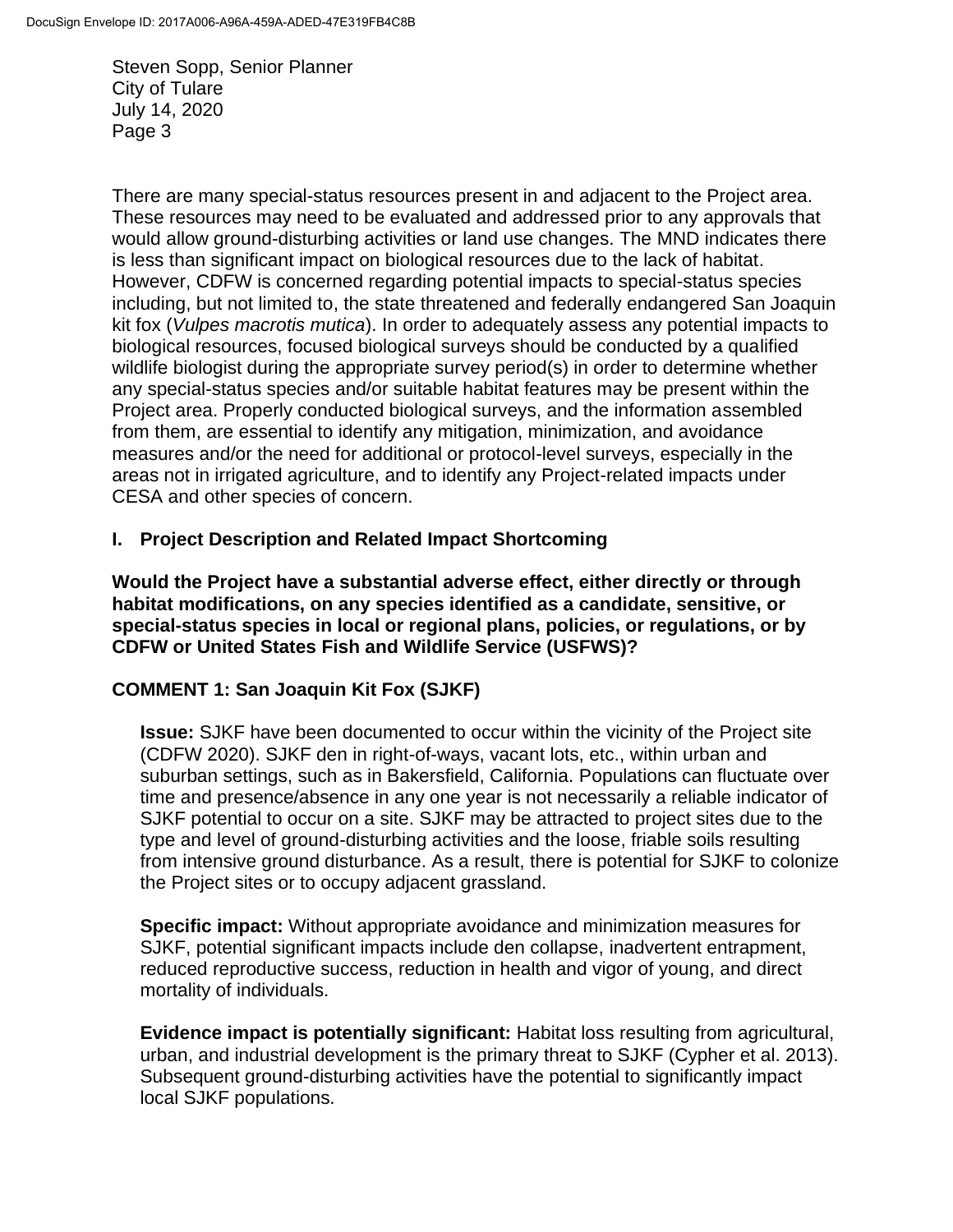#### **Recommended Potentially Feasible Mitigation Measure(s)**

To evaluate potential impacts to SJKF associated with the Project, CDFW recommends conducting the following evaluation of the Project site, incorporating the following mitigation measures into the MND prepared for this Project, and that these measures be made conditions of approval for the Project.

#### **Recommended Mitigation Measure 1: SJKF Habitat Assessment**

CDFW recommends that a qualified biologist conduct a habitat assessment in advance of Project implementation, to determine if potential SJKF dens occur on the Project site or adjacent to the Project site.

## **Recommended Mitigation Measure 2: SJKF Surveys**

If potential SJKF dens occur on the Project site, CDFW recommends assessing presence/absence of SJKF by conducting surveys following the USFWS "Standardized recommendations for protection of the San Joaquin kit fox prior to or during ground disturbance" (2011). Specifically, CDFW advises conducting these surveys in all areas of potentially suitable habitat no less than 14 days and no more than 30 days prior to beginning of ground-disturbing activities.

#### **Recommended Mitigation Measure 3: SJKF Take Authorization**

SJKF detection warrants consultation with CDFW to discuss how to avoid take, or if avoidance is not feasible, to acquire an Incidental Take Permit (ITP) prior to ground-disturbing activities, pursuant to Fish and Game Code Section 2081(b).

# **II. Editorial Comments and/or Suggestions**

**Nesting birds:** CDFW encourages that Project implementation occur during the bird non-nesting season; however, if ground-disturbing or vegetation-disturbing activities must occur during the breeding season (February through mid-September), the Project applicant is responsible for ensuring that implementation of the Project does not result in violation of the Migratory Bird Treaty Act or relevant Fish and Game Code sections as referenced above.

To evaluate Project-related impacts on nesting birds, CDFW recommends that a qualified wildlife biologist conduct pre-activity surveys for active nests no more than 10 days prior to the start of ground or vegetation disturbance to maximize the probability that nests that could potentially be impacted are detected. CDFW also recommends that surveys cover a sufficient area around the Project site to identify nests and determine their status. A sufficient area means any area potentially affected by the Project. In addition to direct impacts (i.e., nest destruction), noise, vibration, and movement of workers or equipment could also affect nests. Prior to initiation of construction activities, CDFW recommends that a qualified biologist conduct a survey to establish a behavioral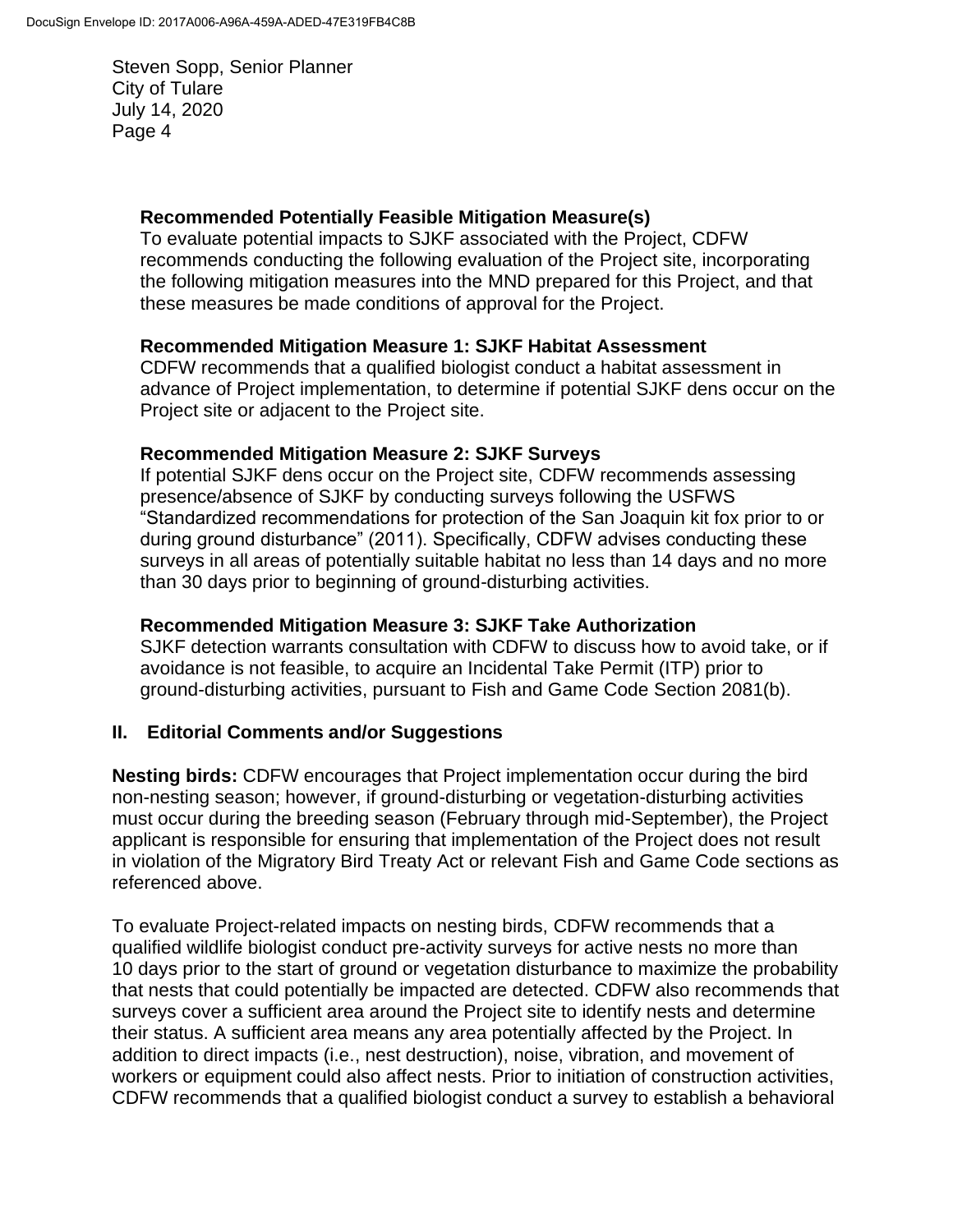baseline of all identified nests. Once construction begins, CDFW recommends having a qualified biologist continuously monitor nests to detect behavioral changes resulting from the Project. If behavioral changes occur, CDFW recommends halting the work causing that change and consulting with CDFW for additional avoidance and minimization measures.

If continuous monitoring of identified nests by a qualified wildlife biologist is not feasible, CDFW recommends a minimum no-disturbance buffer of 250 feet around active nests of non-listed bird species and a 500-foot no-disturbance buffer around active nests of non-listed raptors. These buffers are advised to remain in place until the breeding season has ended or until a qualified biologist has determined that the birds have fledged and are no longer reliant upon the nest or on-site parental care for survival. Variance from these no-disturbance buffers is possible when there is compelling biological or ecological reason to do so, such as when the construction area would be concealed from a nest site by topography. CDFW recommends that a qualified wildlife biologist advise and support any variance from these buffers and notify CDFW in advance of implementing a variance.

**Federally Listed Species:** CDFW recommends consulting with the USFWS on potential impacts to federally listed species including, but not limited to, SJKF. Take under the Federal Endangered Species Act (FESA) is more broadly defined than CESA; take under FESA also includes significant habitat modification or degradation that could result in death or injury to a listed species by interfering with essential behavioral patterns such as breeding, foraging, or nesting. Consultation with the USFWS in order to comply with FESA is advised well in advance of any ground-disturbing activities.

#### **ENVIRONMENTAL DATA**

CEQA requires that information developed in environmental impact reports and negative declarations be incorporated into a data base which may be used to make subsequent or supplemental environmental determinations. (Pub. Resources Code, § 21003, subd. (e).) Accordingly, please report any special status species and natural communities detected during Project surveys to the California Natural Diversity Database (CNDDB). The CNDDB field survey form can be found at the following link: http://www.dfg.ca.gov/biogeodata/cnddb/pdfs/CNDDB\_FieldSurveyForm.pdf. The completed form can be mailed electronically to CNDDB at the following email address: CNDDB@wildlife.ca.gov. The types of information reported to CNDDB can be found at the following link: http://www.dfg.ca.gov/biogeodata/cnddb/plants\_and\_animals.asp.

# **FILING FEES**

The Project, as proposed, would have an impact on fish and/or wildlife, and assessment of filing fees is necessary. Fees are payable upon filing of the Notice of Determination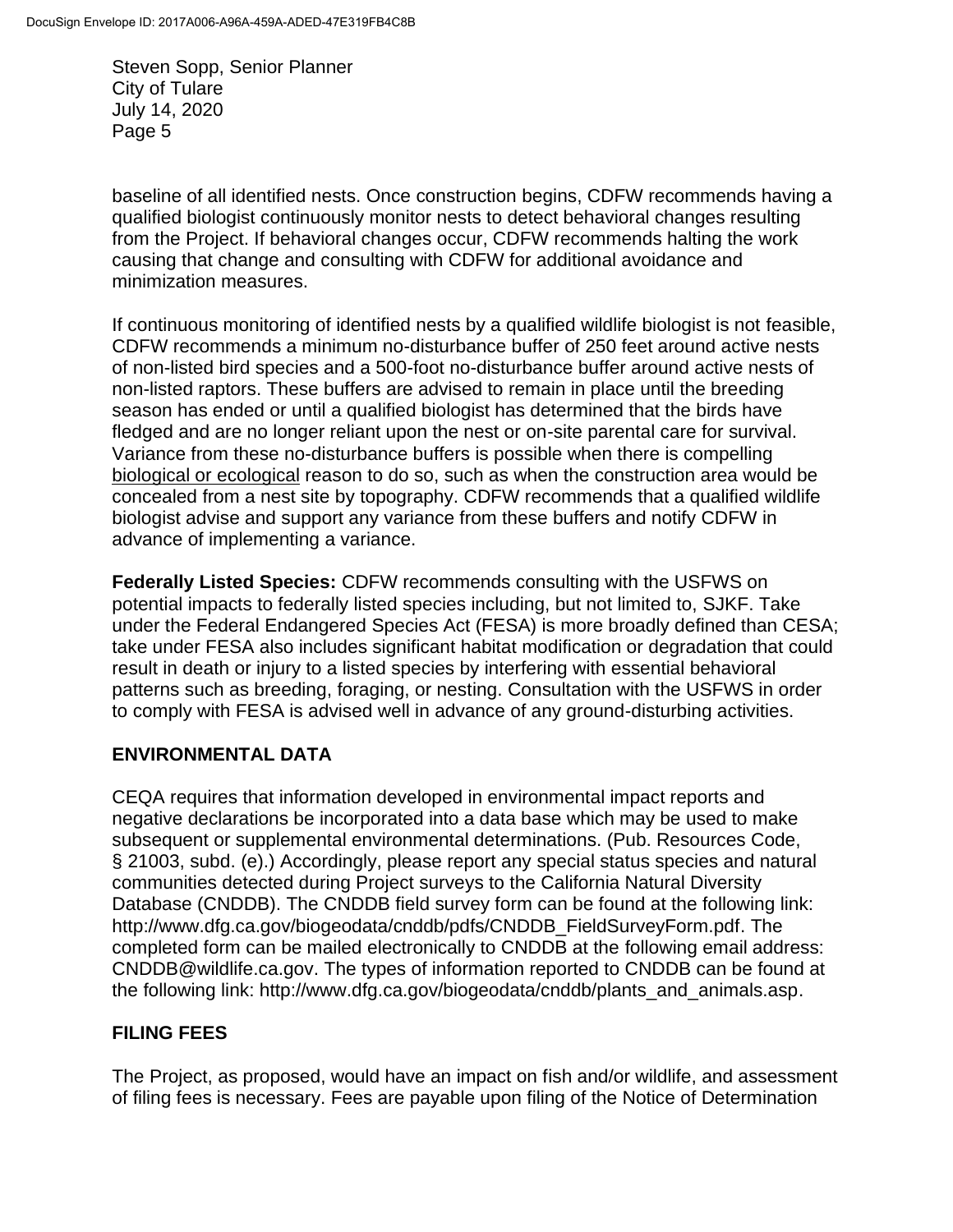by the Lead Agency and serve to help defray the cost of environmental review by CDFW. Payment of the fee is required in order for the underlying project approval to be operative, vested, and final. (Cal. Code Regs, tit. 14, § 753.5; Fish & G. Code, § 711.4; Pub. Resources Code, § 21089.)

#### **CONCLUSION**

CDFW appreciates the opportunity to comment on the MND to assist City of Tulare in identifying and mitigating Project impacts on biological resources.

More information on survey and monitoring protocols for sensitive species can be found at CDFW's website (https://www.wildlife.ca.gov/Conservation/Survey-Protocols). Please see the enclosed Recommended Mitigation Monitoring and Reporting Program (MMRP) table which corresponds with recommended mitigation measures in this comment letter. Questions regarding this letter or further coordination should be directed to Aimee Braddock, Environmental Scientist, at (559) 243-4014, extension 243, or aimee.braddock@wildlife.ca.gov.

Sincerely,

-DocuSigned by: Julie Vance  $-FA83F09FF08945A$ 

Julie A. Vance Regional Manager

Attachment 1

ec: Office of Planning and Research, State Clearinghouse, Sacramento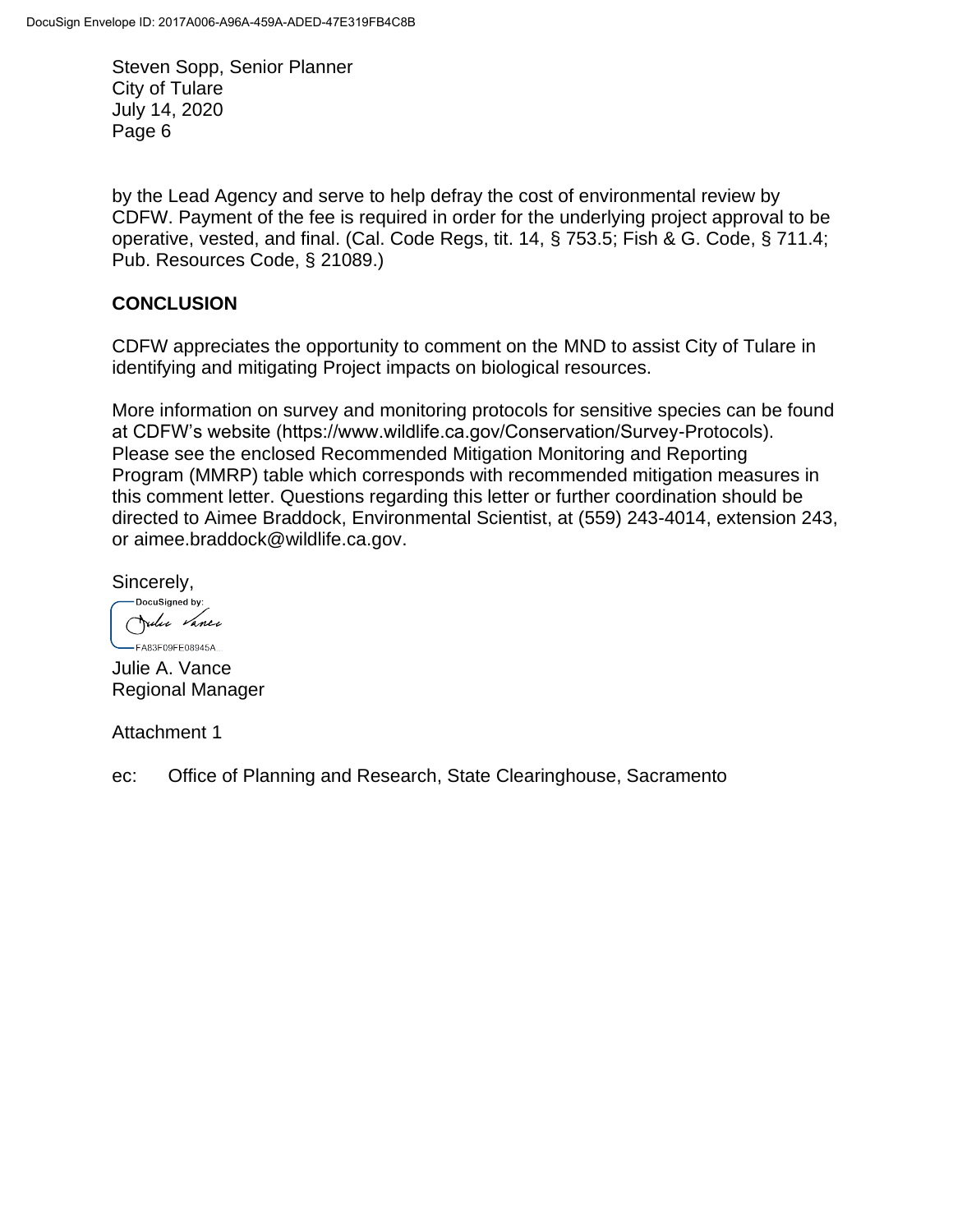## **REFERENCES**

- CDFW. 2020. Biogeographic Information and Observation System (BIOS). https://www.wildlife.ca.gov/Data/BIOS. Accessed June 30, 2020.
- Cypher, B. L., S. E. Phillips, P. A. Kelly, 2013. Quantity and distribution of suitable habitat for endangered San Joaquin kit foxes: conservation implications. Canid Biology and Conservation 16(7): 25–31.